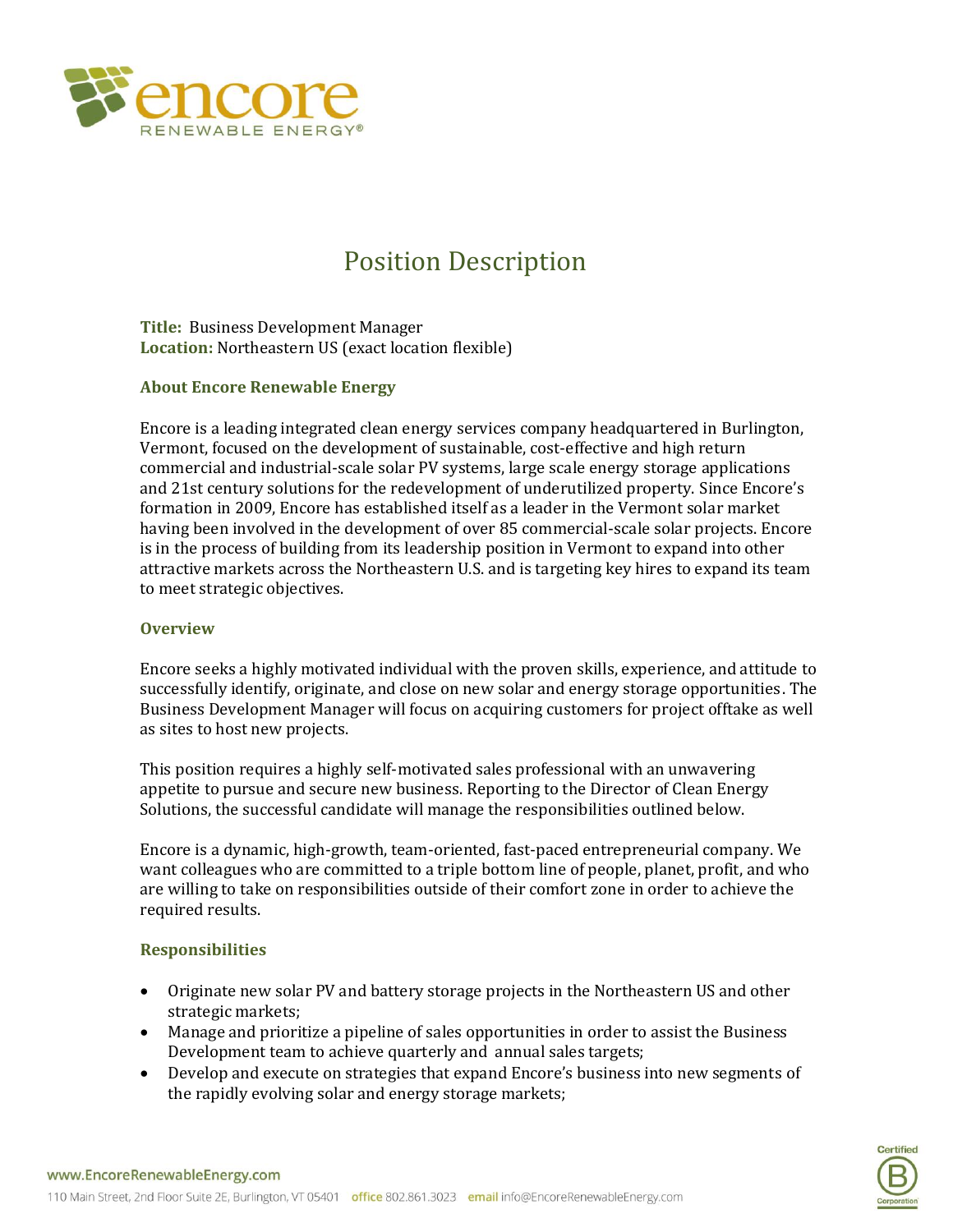

- Negotiate and close site control documents with landowners;
- Create and present proposals for clients including businesses, government bodies, school boards, and utilities;
- Track, influence, and respond to relevant state-level policies that affect solar and energy storage markets;
- Shepard projects through internal executive committee approval and effectively hand projects off to the Development and Construction teams;
- Manage Business Development weekly pipeline calls, and attend weekly Project Development calls
- Evaluate and respond to RFO/RFP's:
- Leverage new and existing relationships in order to pursue business across multiple channels;
- Manage Encore's CRM software in order to maintain accurate reporting on the status of potential sales;
- Actively monitor CRM sales reports and KPI's; consistently reviewing with the BD team and spearheading strategies to improve results
- Assist with greenfielding and lead generation efforts
- Perform other duties as assigned

## **Requirements**

- 3+ years of renewable energy project origination/sales experience. Battery energy storage experience a plus;
- Demonstrated ability to achieve sales targets;
- Experience and/or education in the fields of in Finance, Business, Engineering, Math, Economics, or other quantitative field;
- Strong oral and written communication skills, comfortable presenting in public settings, organized approach to workflow processes;
- Strong proficiency in Office, G-Suite, & CRM Software (Copper, Salesforce, or similar software);
- Keen sense for identifying new solar and energy storage opportunities;
- Ability to travel to meet with landowners and customers;
- Demonstrated proficiency in the development of high impact proposals and presentations;
- Strong understanding of solar and energy storage project financial models;
- Ability to self-organize priorities, set and work to deadlines, often with limited direct oversight;
- Demonstrated success at building team relationships and partnerships across organizational lines;
- Impeccable integrity and a high degree of emotional intelligence;
- Team player willingness to pitch in across the organization.